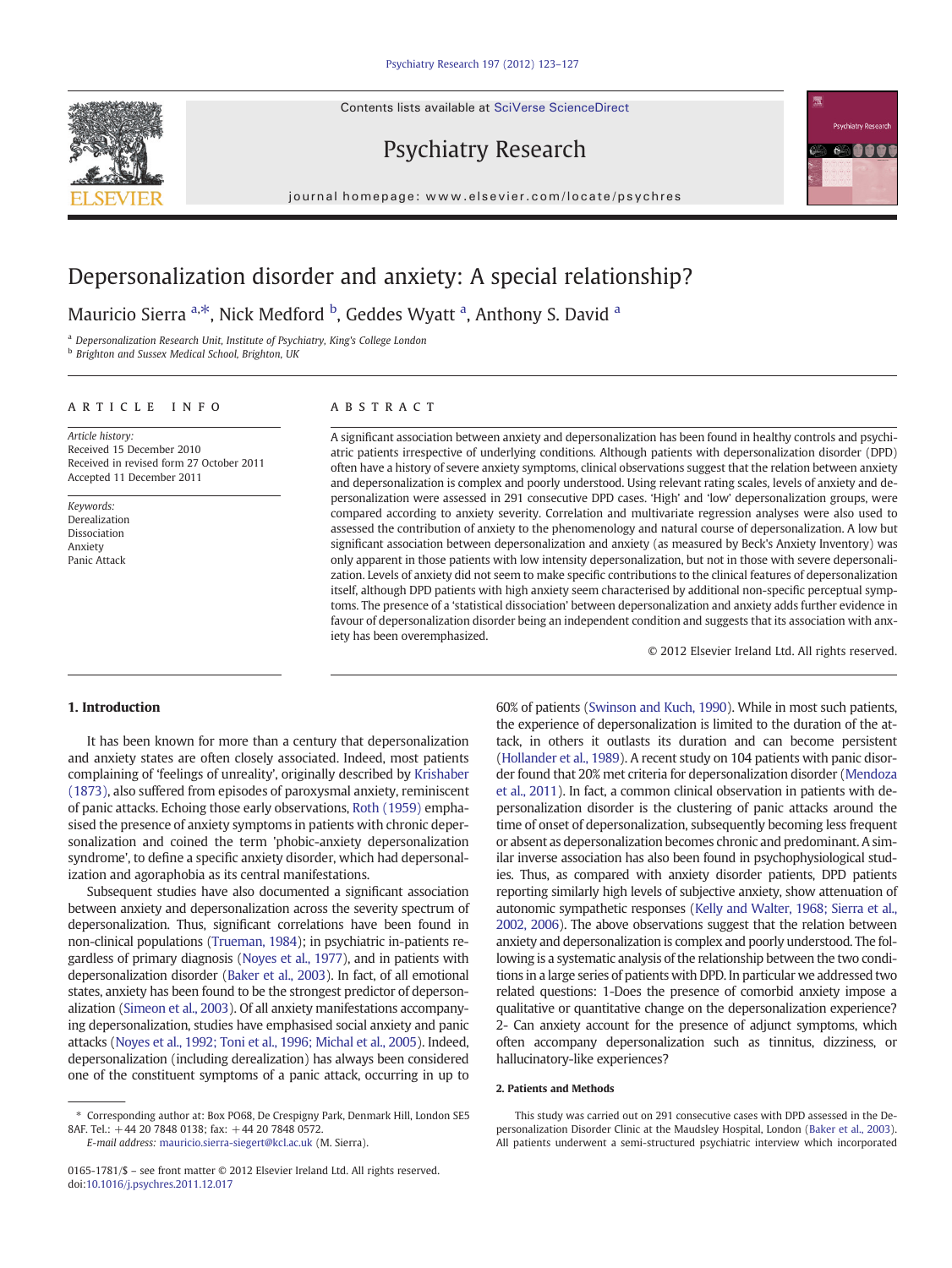Present State Examination (PSE; [Wing et al., 1974](#page-4-0)) probing questions for depersonalization and derealisation, as follows:

'Derealization: Have you ever had the feeling recently that things around you were unreal? '. 'Depersonalization : Have you yourself felt unreal, that you were not a person, not living in the real world? ' If the subject answered yes to either of these probes, the examiner went on to rate severity:  $1=$  moderately intense or transient ('definitely occurring during the past month and persisted for hours at a time');  $2 =$  very intense and persistent form. Our case definition required a total score of 2 (range 0–4). In accordance with DSM-IV criteria [\(APA, 1994](#page-3-0)), it was required that in addition to persistent or recurrent experiences of depersonalization, reality testing remained intact; and that the depersonalization caused clinically significant distress or impairment in social, occupational or other important areas of functioning. Lastly, it was required that the depersonalization was not secondary to a neurological condition, drug abuse and did not occur exclusively in the presence of another psychiatric condition (i.e. if there is a co-morbid condition, it is necessary to establish that depersonalization is clinically independent). As part of the assessment, all participants also filled in a 'purposebuilt' extensive questionnaire intended to obtain information regarding current anxiety symptoms, history of or current co-morbid disorders including drug and alcohol abuse, or any history of medical and neurological illness etc. (for previous studies using this questionnaire see [Baker et al., 2003](#page-3-0); [Medford et al., 2003\)](#page-4-0). Probing questions typically include a Yes or No reply format, followed (in case of a 'yes' answer) by a likert scale to indicate their frequency. Some examples are: Have you ever seen flashes of light in front of your eyes? How often do you have these experiences (1-rarely, 2 frequently, 3- all the time). Have you ever had persistent and distressing thoughts which you cannot control or get rid of? Have you ever had 'visions' (hallucinations) whilst being awake?

The severity and phenomenology of depersonalization was determined by means of the Cambridge Depersonalization Scale (CDS), a 29-item self-rating scale designed to explore in detail the phenomenology of depersonalization within the last 6 months ([Sierra and Berrios, 2000\)](#page-4-0). The scale has been used in different cultures and consistently found to have a good psychometric profile ([Michal et al., 2004; Molina Castillo et al.,](#page-4-0) [2006; Sugiura et al., 2009\)](#page-4-0).

We used the Beck Anxiety Inventory (BAI) as a primary measure of anxiety [\(Beck](#page-3-0) [et al., 1988\)](#page-3-0) given that it is a widely validated scale, which comprehensively explores somatic and cognitive anxiety symptoms. It was also thought that being a 'state' scale (it has a time-frame of one week), it was more useful indication of current anxiety levels, given clinical evidence that anxiety can change significantly against the backdrop of constant depersonalization. We also used the trait and state Spielberger scales [\(Spielberger et al., 1977](#page-4-0)) as secondary anxiety measures (they are less comprehensive than the BAI) to further disentangle potential differential contributions of trait vs. state anxiety. Given that patients with DPD frequently complain of low mood, Beck's depression inventory (BDI) was also administered as a measure of depression ([Beck et al., 1961](#page-3-0)).

In order to contrast 'high' and 'low' depersonalization groups, we divided the sample using the CDS median score. The designation 'low' should be seen in the clinical context of DPD: all patients reported at least moderate depersonalization, so 'high' and 'low' here represent milder and more severe depersonalization groups within the category of those diagnosed with DPD. For each of these two groups, in turn, 'high' and 'low' anxiety groups were determined as the upper and lower thirds on the respective BAI score range. Although this procedure diminished the sample size, it was done with the intention of creating a high contrast between extreme high and low anxiety scorers, with the aim of uncovering potential differential interactions between anxiety and DP symptoms, which could be missed with techniques making use of the whole score continuum.

#### 2.1. Statistical Analysis

Statistical analysis was carried out with SPSS version 12. Nonparametric statistical methods were used throughout (Mann-Whitney U test) given that most variables with the exception of CDS scores, had a right-skewed distribution. Differences were considered to be significant at a  $p<0.05$ , and all significance tests were two-tailed.

In order to explore the predictive effect of depersonalization, and anxiety on symptomatology and course of illness, a stepwise multiple regression analysis was carried out using variables extracted from the structured interview questionnaire as the dependent variables and global scale scores on the CDS, BAI, BDI and Spielberger (state and trait) as the independent ones. Since multiple regression assumes a normal distribution, right skewed variables (BAI, BDI, Spielberg) were 'normalised' by means of square-root transformation. Variable correlations were also examined by means of scatter-plots to ensure they met linearity assumptions.

#### 3. Results

The whole sample ( $n=291$ ) had the following mean scores on administered scales: CDS=125 (SD 63.2); BAI=20.2 (SD 12.1); Spielberger (s) = 52.8 (SD 13.7); Spielberger (t) = 55.18 (SD 12.6); BDI = 20.9 (SD 11.4).

Out of the whole sample 145 and 146 patients were allocated to the 'low' and 'High' depersonalization groups respectively (See Table 1.). Table 1. compares demographics and scale scores across these two groups.

As can be seen in [Fig. 1.](#page-2-0) in both the 'high' and 'low' DP groups, those belonging to the 'high anxiety' subgroup had BAI mean scores in the range of 'severe anxiety' (26-63) while those in the 'low anxiety' subgroups had scores in the range of minimal (0-7) to mild anxiety (8-15). Those in the 'high DP' group had slight but significantly higher BAI scores than the 'low DP' group (see Table 1).

A comparison of 'High' and 'Low Anxiety' scorers within the High DP subgroup (CDS 184.7 (43.5); BAI; 36.5 (6.6) vs. CDS: 178.6 (41) BAI: 9.3 (4.3) ), group did not reveal any significant differences in regards to CDS scores ( $Z = -0.70$ ,  $p = .48$ ); age ( $Z = -0.27$ ,  $p = .78$ ), gender ( $Z = 0.01$ ,  $p = 0.97$ ); age of onset ( $Z = -0.98$ ,  $p = 0.32$ ); duration of depersonalization ( $Z = -0.12$   $p = 0.90$ ); specific event at onset (Z = -0.006  $p = 0.99$ ); speed of onset (Z = -0.05,  $p = 0.95$ ); concomitant psychiatric symptoms  $(Z = -1.7 p = 0.088)$ .

As shown in [Fig. 2](#page-2-0). within the 'Low DP' group those in the 'high anxiety' subgroup scored significantly higher on the CDS than those in the 'low anxiety' subgroup ( $Z = -8.5$  p < 0.0001). There were no significant differences within the 'High DP' group between the 'low' and 'high' anxiety subgroups ( $Z = -0.70$   $p = 0.482$ ).

Whole sample Pearson correlations between normalized anxiety measures and CDS scores were as follows: BAI ( $r = 0.23$ ,  $p < 0.001$ ); Spielberger (s) =  $(r= 0.24, p<0.001)$ ; Spielberger (t) =  $(r= 0.19, p<sub>0.001</sub>)$  $p<0.001$ ). Similarly, within the 'low DP' group there were significant moderate correlations between the CDS and anxiety scores on both the BAI ( $r = 0.31$ ,  $p < 0.001$ ); Spielberger trait ( $r = 0.27$ ,  $p < 0.001$ ) and state ( $r = 0.29$ ,  $p < 0.001$ ). There were however, no significant correlations within the 'high DP' group: BAI ( $r = 0.06$ ,  $p = 0.46$ ); Spielberger state ( $r = 0.04$ ,  $p = 0.57$ ); and trait ( $r = 0.02$ ,  $p = 0.72$ ) (see [Fig. 3\)](#page-2-0).

[Table 2](#page-3-0). shows the results of a stepwise multiple regression analysis carried out on the whole sample using global scores of administered scales as independent variables and a number of anxietyrelated variables as dependent ones (See [Table 2\)](#page-3-0). Only those scales finally retained by the procedure are shown with their respective Beta coefficients. Scores on the different component subscales (as per [Sierra et al., 2005](#page-4-0)) were also used as dependent variables. In order to avoid inflating correlations through item overlap between the subscales and the Global CDS score, those items constituting the subscale in question were subtracted from the Global CDS.

#### 4. Discussion

In keeping with previous observations, it was found that patients with depersonalization disorder as a whole are characterized by

Table 1

Comparison of administered scale scores, demographics, and course of illness variables across 'Low' and 'High' depersonalization subgroups.

|                                     | Low DP group<br>$n = 145$        | High DP group<br>$n = 146$       | $Z =$                    | Significance              |  |  |
|-------------------------------------|----------------------------------|----------------------------------|--------------------------|---------------------------|--|--|
| CDS score                           | 71 (SD 28.7)                     | 177 (SD 39.8)                    | $Z = -14.8$              | $p = 0.001$               |  |  |
| <b>BAI Score</b><br>Spielberger (t) | 18.8 (SD 11.4)<br>53.6 (SD 11.9) | 22.2 (SD 12.2)<br>56.9 (SD 13.6) | $Z = -2.8$<br>$Z = -2.7$ | $p = 0.04$<br>$p = 0.005$ |  |  |
| Spielberger (s)                     | 50.58 (SD 13.5)                  | 55.8 (SD 12.8)                   | $Z = -3.6$               | $p = 0.001$               |  |  |
| <b>BDI Score</b>                    | 18.07 (SD 9.8)                   | 25.11 (SD 10.7)                  | $Z = -5.5$               | $p = 0.001$               |  |  |
| Age                                 | 35.7 (SD 12.2)                   | 33.5 (SD 11.2)                   | $Z = -1.6$               | $p = 0.090$               |  |  |
| Gender (female %)                   | 70 (47.3%)                       | 69 (43.6%)                       | $Z = -1.7$               | $p = 0.86$                |  |  |
| Duration of DP                      | 13.2 (SD 13.4)                   | 12.8 (SD 11.6)                   | $Z = -2.49$              | $p = 0.803$               |  |  |
| Age at Onset                        | 22.3 (SD 10.7)                   | 20.71 (SD 8.7)                   | $Z = -1.13$              | $p = 0.256$               |  |  |
| Previous Diagnoses (%)              |                                  |                                  |                          |                           |  |  |
| Panic Disorder                      | 20(20.3)                         | 37 (24.8)                        | $Z = -0.845$             | $p = 0.398$               |  |  |
| Agoraphobia                         | 13(8.8)                          | 16 (10.7)                        | $Z = -0.113$             | $p = 0.633$               |  |  |
| <b>OCD</b>                          | 13(8.8)                          | 21(14.1)                         | $Z = -1.300$             | $p = 0.256$               |  |  |
| GAD                                 | 53 (35.8)                        | 48 (32.2)                        | $Z = -0.701$             | $p = 0.483$               |  |  |
| Depression                          | 66 (44.6)                        | 78 (52.3)                        | $Z = -0.878$             | $p = 0.380$               |  |  |
| Manic-Depressive                    | 5(3.4)                           | 10(6.7)                          | $Z = -1.249$             | $p = 0.212$               |  |  |
| Schizophrenia                       | 5(3.4)                           | 8(5.4)                           | $Z = -0.808$             | $p = 0.419$               |  |  |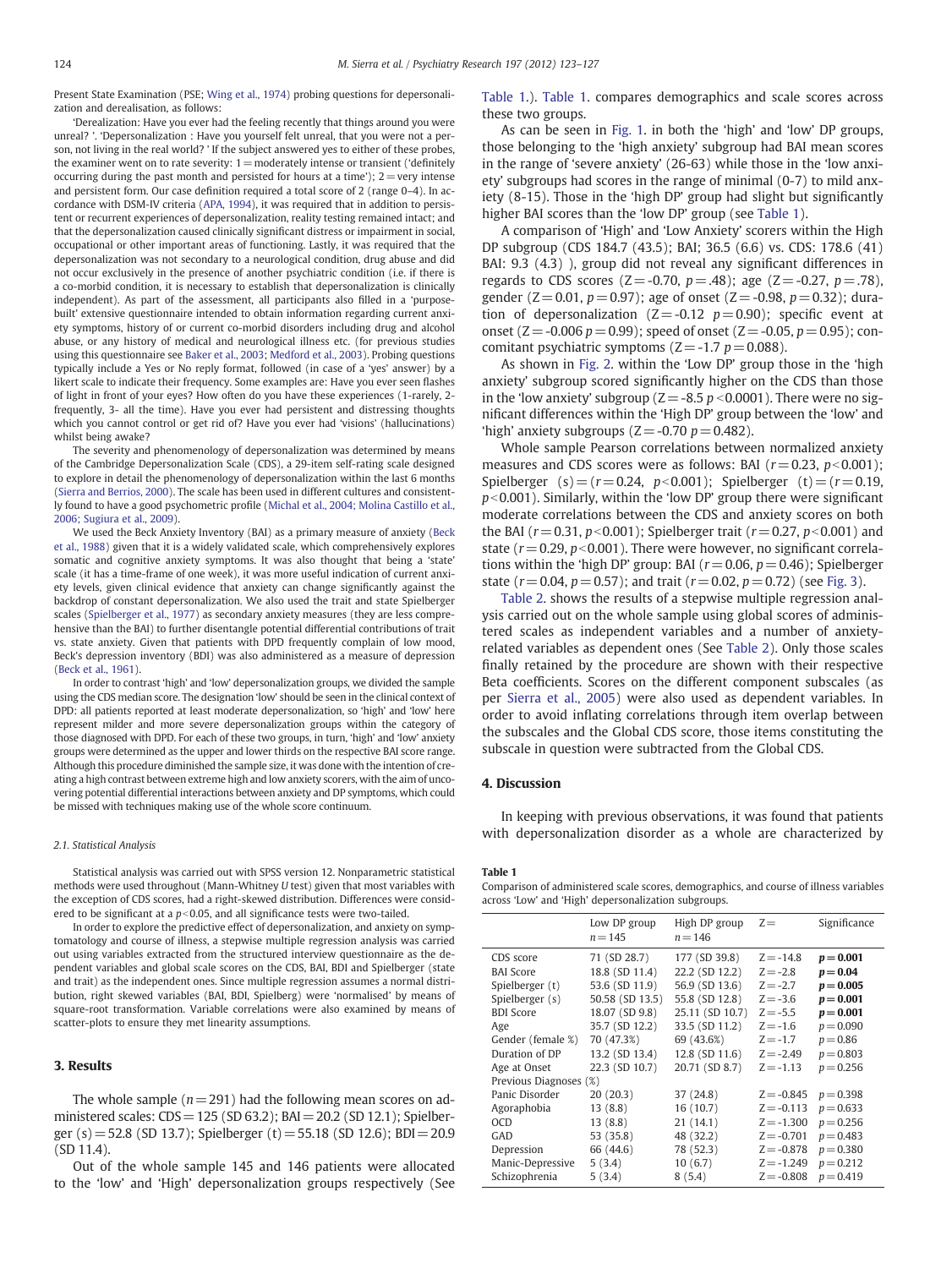<span id="page-2-0"></span>

Fig. 1. Comparison of anxiety scores of 'Low' and 'High Anxiety' subgroups within the 'Low' and 'High' depersonalization groups. (BAI= Beck's Anxiety Inventory).

moderate levels of subjective anxiety. In addition to a moderate general correlation between depersonalization and anxiety, regression analyses revealed a predictive relationship between the latter and most components of the depersonalization syndrome. However, the finding of a subgroup of patients with severe depersonalization who score in the range of 'minimal anxiety' on the BAI, supports the view that the relationship between anxiety and depersonalization is heterogeneous and more complex than hitherto assumed. Our findings suggest that an anxiety contribution to the phenomenology and intensity of depersonalization is fairly restricted to those patients suffering from low to mild depersonalization. This might be interpreted as indicative of a ceiling effect determined by depersonalization intensity beyond which an association with anxiety becomes less apparent. In this regard a recent study looking at alexithymia and dissociation in panic disorder patients showed that those prone to depersonalization experienced difficulties in identifying and describing feelings [\(Majohr et](#page-4-0) [al., 2011\)](#page-4-0). Be it as it may, the apparent independence from anxiety in cases with severe depersonalization does not support the view that chronic depersonalization should be understood as an 'anxiety equivalent' rather than as a valid nosological category in its own right. However, we have to be cautious about this interpretation as only a longitudinal study, monitoring anxiety before and after the onset of DPD, would be able to establish cause-effect relationships between anxiety and DPD. In this respect, a recent longitudinal study on 3,275 participants of a UK population-based birth cohort, who were followed from birth to adulthood, found a DP prevalence of 0.95% at the age of 36. Not surprisingly there were strong cross-sectional relationships between DP and anxiety and depression. Interestingly, teacher-estimated childhood anxiety emerged as a strong independent predictor of adult depersonalization [\(Lee et al., 2012\)](#page-4-0). There were no associations with socio-economic status, parental death or divorce; self-reported accidents, childhood depression, tendency to daydream or reactions to criticism.

Recent findings in patients with panic disorder show that those patients suffering from more severe anxiety suffered from depersonalization, suggesting a "dosage effect" of anxiety [\(Mendoza et al.,](#page-4-0) [2011\)](#page-4-0).



Fig. 3. Pearson correlations between CDS and the anxiety scales administered (BAI = -Beck's Anxiety Inventory; Sp= Spielberger trait and state) across 'High' and 'Low' DP groups.  $*$   $p<0.001$ .

A major epidemiological study looked at the relationship between depersonalization symptoms and both anxiety and depression in the general population. While DP was associated with both anxiety and depression, 'the shared variances were small and DP was clearly separated from symptoms of anxiety and depression' [\(Michal et al., 2011\)](#page-4-0).

Other clinical studies providing evidence in the same direction have found that the use of tricyclic or SSRI antidepressants in patients with DPD does not seem to diminish the intensity of depersonalization as such but can make it more tolerable, probably by decreasing associated anxiety [\(Simeon et al., 1998, 2004](#page-4-0)).

It has been proposed that depersonalization is usually triggered by 'threat appraisals' characterized by fear of losing control [\(Sierra and](#page-4-0) [Berrios, 1998](#page-4-0)). Indeed, in patients with anxiety disorders the presence of depersonalization has been specifically associated with perceived threats to feelings of being in control ([Kenardy et al., 1992;](#page-4-0) [Meuret et al., 2006; Sierra-Siegert and David, 2007\)](#page-4-0). Although it is likely that both anxiety and a 'threat-appraisal threshold' trigger the onset of depersonalization, it is plausible that once the syndrome becomes fully-fledged, it can numb or distort any accompanying anxiety with the effect that its initial association with depersonalization becomes weakened. In this regard, clinical observations often show a significant exacerbation of anxiety symptoms coinciding with a decrease or remission of depersonalization ([Ballard et al., 1992\)](#page-3-0).

The undeniable but complex relationship between depersonalization and anxiety has played an important role in the uncertainties which still plague the nosological classification of chronic depersonalization. While the condition is conceptualized as a dissociative disorder by DSM-IV ([American Psychiatric Organization, 1994](#page-3-0)), the ICD-10 [\(World Health Organization, 1992](#page-4-0)) considers it to be an independent neurotic condition. Others in turn, have emphasized the anxiety component and see the condition as being closer to an anxiety disorder than to a dissociative one ([Hunter et al., 2003\)](#page-4-0), or claim that depersonalization is the expression of a qualitatively distinct type of dissociation characterized by 'detachment', which differs from other dissociative conditions manifesting as compartmentalization of memory and identity [\(Holmes et al., 2005](#page-4-0)). As the latter proposal



Fig. 2. Comparison of CDS scores across high and low anxiety subgroups (High A, Low A).  $* p < 0.001$ .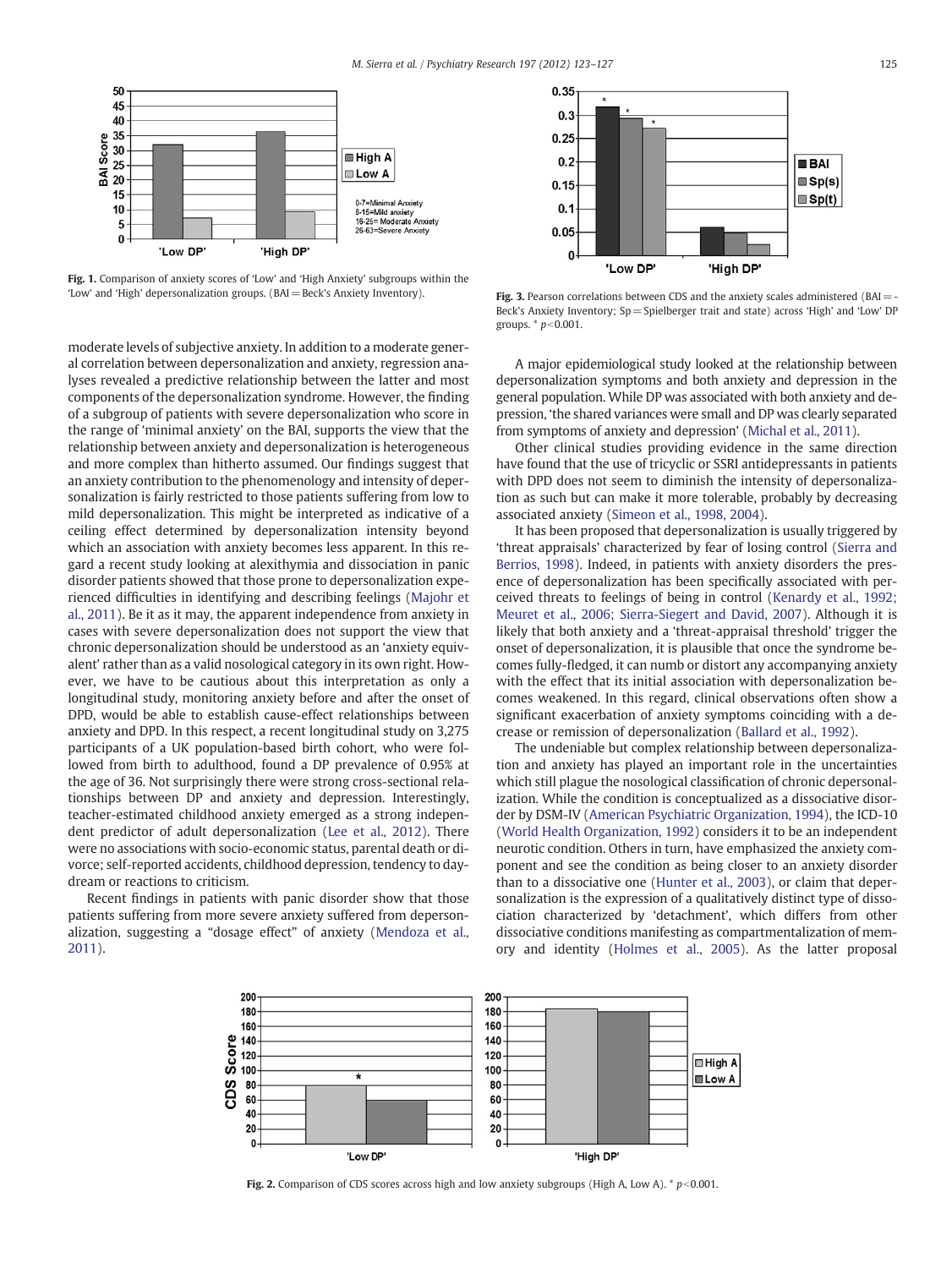#### <span id="page-3-0"></span>Table 2

Stepwise multiple regression analysis using scores on CDS, BDI, BAI, and Spielberger trait and state. Although all administered scales were entered in the regression analysis, the table shows those which were finally retained by the procedure. For the different CDS subscales, constituent items were subtracted from the CDS when used as independent variable. De-ideation refers to subjective memory anomalies as well as alterations in the experience of time.

| Dependent Variable       | Frequency         | Independent Variable | Beta  | Significance |
|--------------------------|-------------------|----------------------|-------|--------------|
| Desomatization           | NA                | <b>CDS</b>           | 0.692 | 0.0001       |
|                          |                   | BAI                  | 0.160 | 0.0001       |
| <b>Emotional Numbing</b> | NA                | <b>CDS</b>           | 0.841 | 0.0001       |
|                          |                   | BAI                  | 0.099 | 0.001        |
| De-ideation              | NA                | <b>CDS</b>           | 0.824 | 0.0001       |
|                          |                   | BAI                  | 0.096 | 0.003        |
| Derealization            | NA                | <b>CDS</b>           | 0.653 | 0.0001       |
| Panic Attacks            | 237 (54.6%)       | BAI                  | 0.300 | 0.001        |
| Agoraphobia              | 190 (43.8%)       | BAI                  | 0.334 | 0.001        |
| Obsessional thoughts     | 222 (51.2%)       | <b>BDI</b>           | 0.225 | 0.001        |
|                          |                   | <b>CDS</b>           | 0.136 | 0.046        |
| 'Hallucinations'         | 69 (15.9%)        | <b>CDS</b>           | 0.192 | 0.002        |
|                          |                   | BAI                  | 0.151 | 0.014        |
| 'Flashes of Light'       | 132 (30.4%)       | BAI                  | 0.325 | 0.001        |
|                          |                   | <b>CDS</b>           | 0.189 | 0.002        |
| Number of                | $1.4$ (SD $3.5$ ) | <b>CDS</b>           | 0.266 | 0.001        |
| Hospitalizations         |                   |                      |       |              |

illustrates, whether depersonalization is best conceptualized as a dissociative disorder or not, is not exclusively an empirical question but very much contingent upon how 'dissociation' is defined. It is clear, however, that both the 'anxiety' and 'dissociative' views emphasize different valid observations. On the one hand, it can be hardly denied that DPD bears a close relationship with anxiety states. On the other hand, the profound disruption of self-awareness, agency and emotional experiencing, which characterizes the condition, can probably be best conceptualized along the lines of a dissociative response. This arguable distinctive nature of depersonalization is supported by our regression analysis, which showed that anxiety scores only predicted a history of anxiety symptoms such as panic attacks or agoraphobia, but contributed in small degree to the clinical components of depersonalization. Interestingly, BDI scores, and to a lesser degree depersonalization intensity, but not anxiety, predicted the occurrence of 'obsessive-like' ruminations. Patients with depersonalization often report an uncontrollable and distressing urge to ruminate about existential, philosophical questions such as the nature of 'existence' or 'reality' [\(Torch, 1978\)](#page-4-0). Far from being a manifestation of a premorbid inquisitive personality, patients often stress the state-dependent and egodystonic nature of such ruminations.

Intriguingly, the intensity of depersonalization (as per CDS scores) but not of anxiety or depression, was associated with a history of previous psychiatric hospitalizations regardless of the diagnosis at the time. This might indicate an intensifying effect of depersonalization on the severity of comorbid conditions. For example, there is some evidence suggesting that the presence of depersonalization is associated with an earlier onset, more severe course of illness and poorer response to treatment of comorbid conditions such as anxiety and mood disorders ([Mula et al., 2007, 2009](#page-4-0)).

Both depersonalization and anxiety predicted the occurrence of visual symptoms such as 'flashes of light' and 'hallucinatory-like' experiences. Although these have never been considered part of the depersonalization syndrome, their presence in some patients with DPD has been described (Baker et al., 2003). It has been proposed that complaints of 'flashes of light' might characterize a subgroup of patients with undetected atypical migraine conditions (Cahill and Murphy, 2004). This is unlikely given that most DPD patients typically experience constant, unremitting depersonalization for several years or even decades (Baker et al., 2003). Interestingly, similar visual

complaints have also been reported in patients with so called 'hallucinogen visual perceptual syndrome' (Halpern and Pope, 2003). It is indeed noteworthy that in our series of cases, patients reporting hallucinatory-like phenomena are more likely to relate the onset of their depersonalization to an episode of drug usage. This subgroup of patients has been found to have a more frequent history of anxiety and/or panic attacks [\(Medford et al., 2003\)](#page-4-0). Recent studies have found that anxiety patients often complain of visual symptoms such as a specific intolerance to fluorescent lights, which has been linked to agoraphobic symptoms (Hazell and Wilkins, 1990; Kellner et al., 1997). The significance and mechanism underpinning such nonspecific symptoms is far from understood. It is worth emphasizing that unlike true hallucinatory phenomena as seen in psychotic states, hallucinatory-like symptoms in depersonalization patients are closer to being illusions or perceptual distortions experienced with full insight, and likely to be circumscribed to hypnagogic phenomena [\(Myers and Grant, 1972\)](#page-4-0). This notwithstanding, a recent study on patients with schizophrenia suggests that the presence of depersonalization mediates an established relationship between self-focus and auditory hallucinations ([Perona-Garcelán et al., 2011\)](#page-4-0).

To conclude we found that there is a significant association between depersonalization and anxiety in patients with mild DPD. However, such associations become non-significant in those patients with moderate to severe DPD. It would seem that those cases manifesting more anxiety are characterised by 'noisier' clinical pictures as attested by a higher frequency of perceptual or non-specific visual symptoms.

More than three decades after coining his 'phobic anxiety depersonalization syndrome', at a time when 'panic disorder' was a budding new category, Martin Roth de-emphasised the role of depersonalization in the condition: "it is plain that depersonalization was given an undeserved prominence in the original description" [\(Roth and Argyle,](#page-4-0) [1988\)](#page-4-0). Contrary to this view, our findings on patients suffering with chronic depersonalization would seem to suggest that it is perhaps the role of anxiety which has become overemphasized, at the expense of depersonalization, limiting broader understanding of the condition and possibly new avenues for treatment.

# Acknowledgements

MS and ASD gratefully acknowledge a grant awarded by the Pilkington-Cecil Charitable trusts.

ASD acknowledges support from the Department of Health via the National Institute for Health Research (NIHR) Specialist Biomedical Research Centre for Mental Health award to South London and Maudsley NHS Foundation Trust (SLaM) and the Institute of Psychiatry at King's College London.

# References

- American Psychiatric Association, 1994. Diagnostic and Statistical Manual of Mental Disorders, 4th ed. (DSM-IV). APA, Washington, D.C.
- Baker, D., Hunter, E., Lawrence, E., Medford, N., Patel, M., Senior, C., Sierra, M., Lambert, M.V., Phillips, M.L., David, A.S., 2003. Depersonalisation disorder: clinical features of 204 cases. The British Journal of Psychiatry 182, 428–433.
- Ballard, C.G., Mohan, R.N., Handy, S., 1992. Chronic depersonalisation neurosis au Shorvon–a successful intervention. The British Journal of Psychiatry 160, 123–125.
- Beck, A.T., Ward, C.H., Mendelson, M., Mock, J., Erbaugh, J., 1961. An inventory for measuring depression. Archives of General Psychiatry 4, 561–571.
- Beck, A.T., Epstein, N., Brown, G., Steer, R.A., 1988. An inventory for measuring clinical anxiety : psychometric properties. Journal of Consulting and Clinical Psychology 56, 893–897.
- Cahill, C.M., Murphy, K.C., 2004. Migraine and depersonalization disorder. Cephalalgia 24, 686–687.
- Halpern, J.H., Pope Jr., H.G., 2003. Hallucinogen persisting perception disorder: what do we know after 50 years? Drug and Alcohol Dependence 69, 109–119.
- Hazell, J., Wilkins, A.J., 1990. A contribution of fluorescent lighting to agoraphobia. Psychological Medicine 20, 591–596.
- Hollander, E., Fairbanks, J., Decaria, C., Liebowitz, M.R., 1989. Pharmacological dissection of panic and depersonalization. The American Journal of Psychiatry 146, 402.